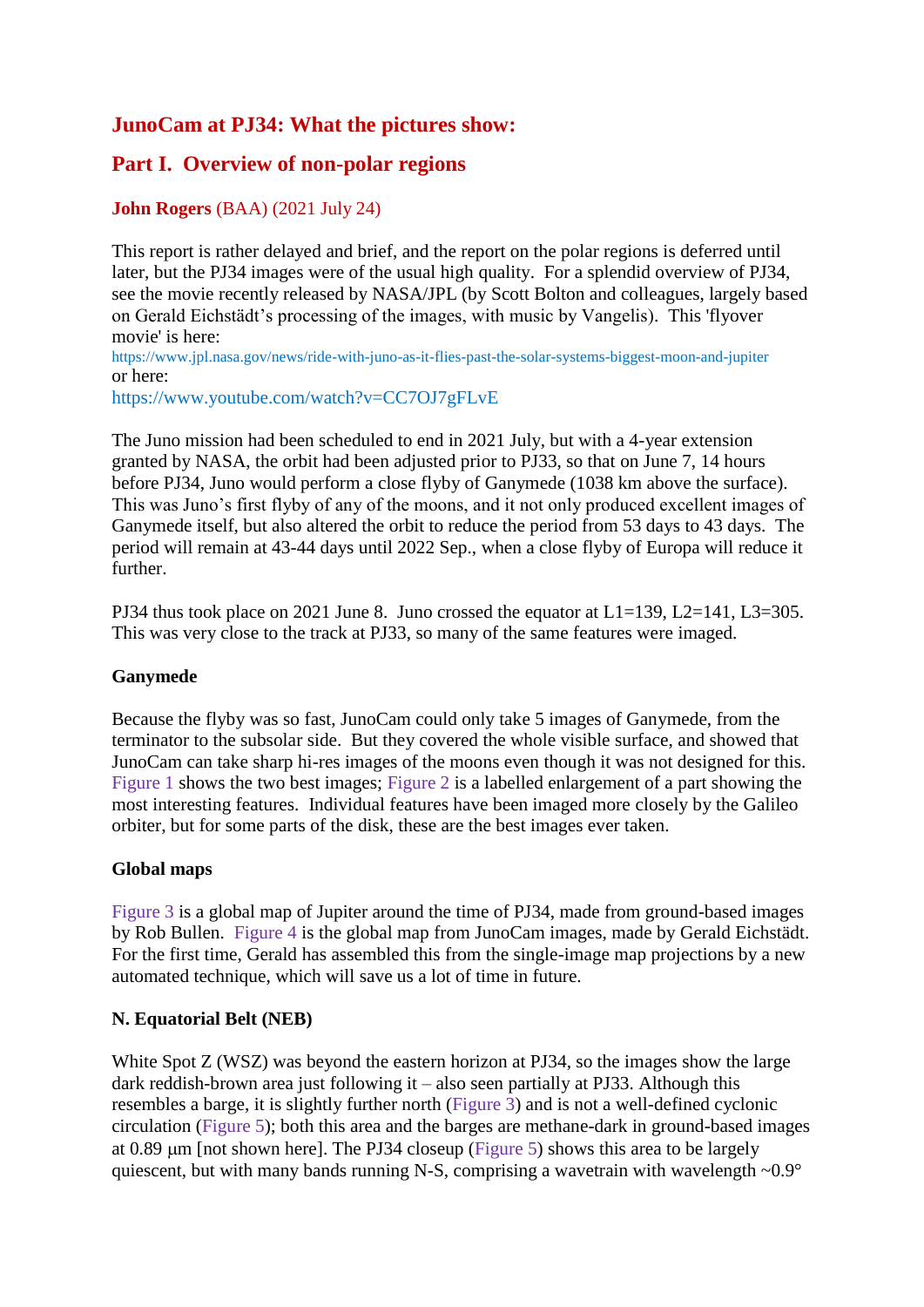longitude. Similar wavetrains have been observed several times previously on the NEB, particularly from Hubble images.

## **Equatorial Zone (EZ)**

The orange colour is still strong, and the closeups show the familar intricate mixture of cloud and wave patterns, beautifully shown in a "fish-eye" rendition of image 66 by Kevin Gill (Figure 6).

## **S. Temperate domain**

This was the region of greatest interest at PJ34, as the images would again span the sector between oval BA and Clyde's spot (Figure 7). Clyde's spot (also called DS7) is still a FFR and has grown larger since PJ33 (Figure 8). I expect that this will continue to grow and develop into the next STB structured segment (to be called segment G) – although given the amount of darkening and disturbance now centred on Clyde's spot, it seems possible that the STB segment will develop from a longer sector of the domain. WS6 (formerly DS6) is still light orange (though bright white in ground-based images).

\_\_\_\_\_\_\_\_\_\_\_\_\_\_\_\_\_\_\_\_\_\_\_\_\_\_\_\_\_\_\_\_\_\_\_\_\_\_\_\_\_\_\_\_\_\_\_\_\_\_\_\_\_\_\_\_\_\_\_\_\_\_\_\_\_\_\_\_\_\_\_\_\_

*On following pages:*

**Figures (reduced scale)**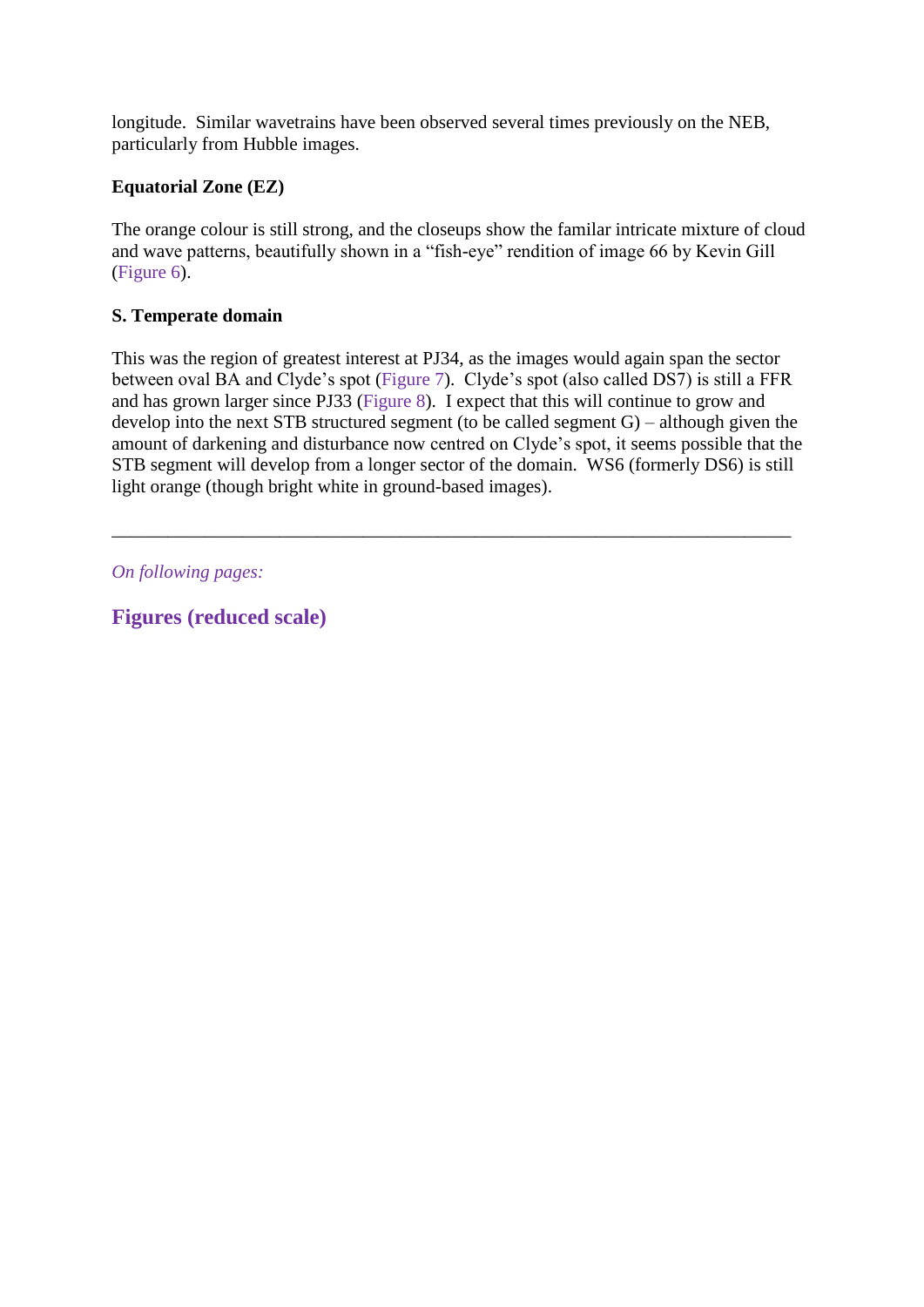

**Figure 1.**



**Figure 2.**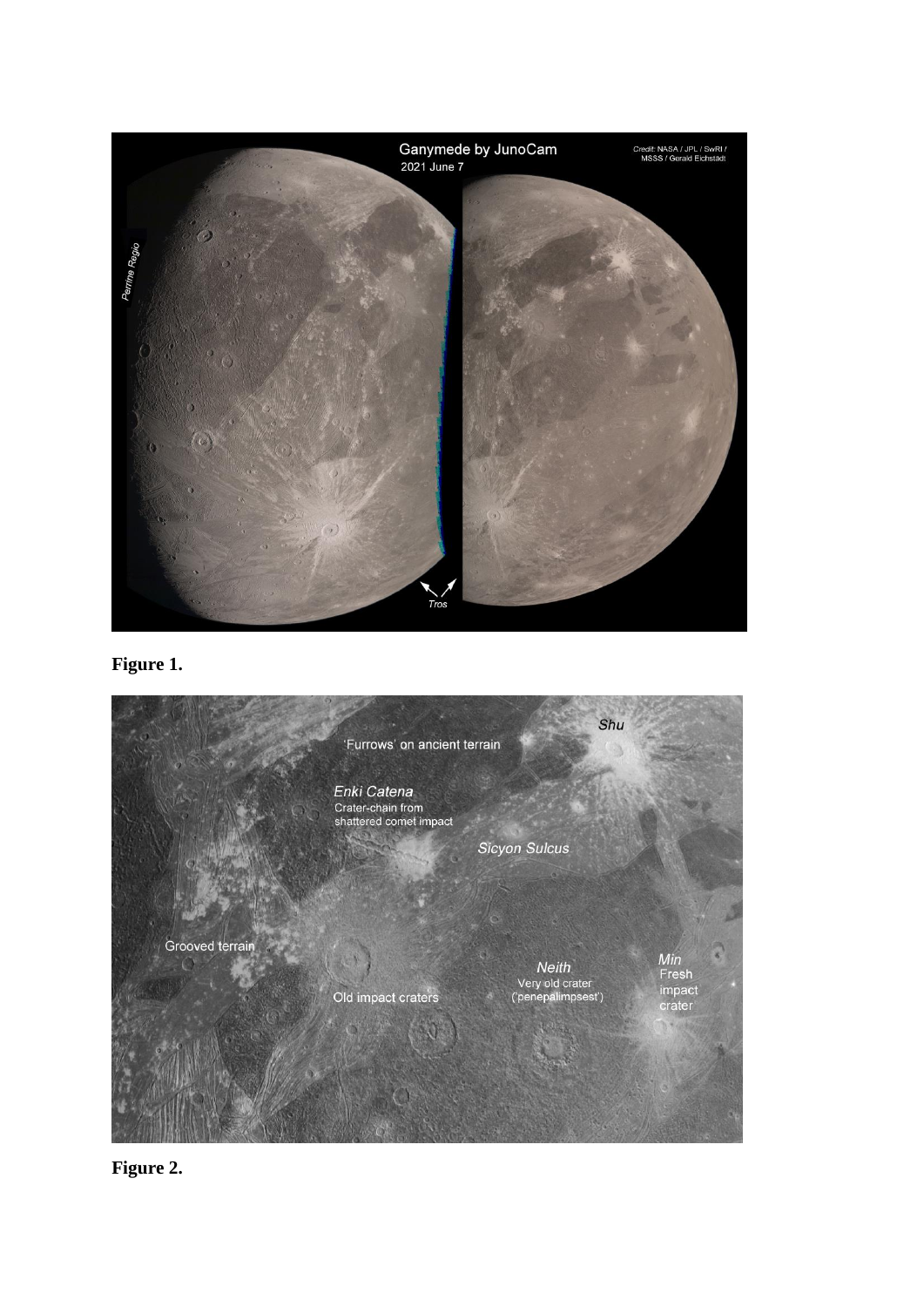

**Figure 3.**





**Figure 4. Figure 5** *is on next page***]**